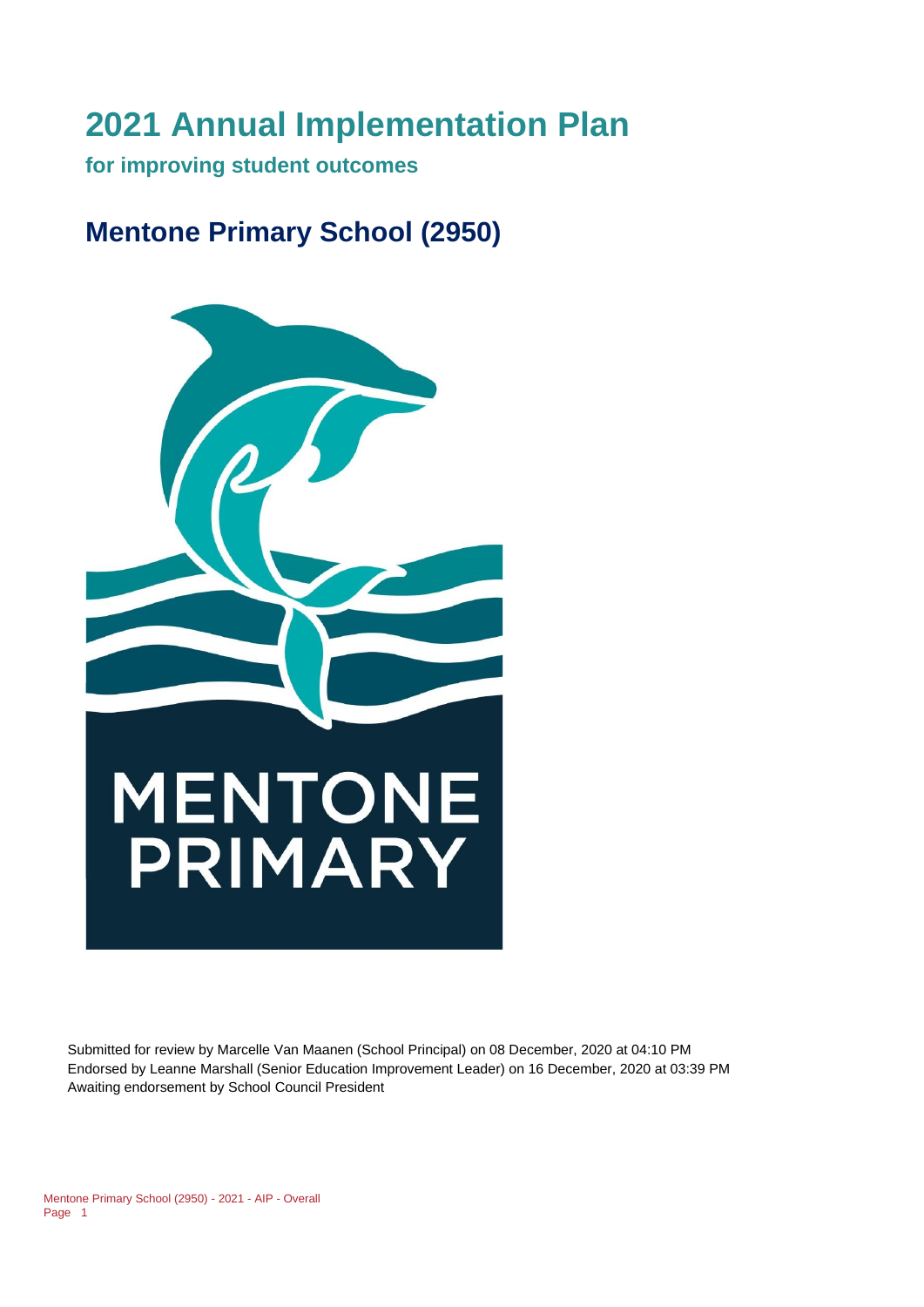# **Self-evaluation Summary - 2021**

|  |                                       | <b>FISO Improvement Model Dimensions</b><br>The 6 High-impact Improvement Initiatives are highlighted below in red. | <b>Self-evaluation Level</b>              |
|--|---------------------------------------|---------------------------------------------------------------------------------------------------------------------|-------------------------------------------|
|  | 음.                                    | Building practice excellence                                                                                        | <b>Embedding moving towards Excelling</b> |
|  | and                                   | Curriculum planning and assessment                                                                                  | <b>Embedding moving towards Excelling</b> |
|  | Excellence<br>teaching an<br>learning | Evidence-based high-impact teaching strategies                                                                      | Embedding                                 |
|  |                                       | Evaluating impact on learning                                                                                       | Embedding                                 |

|                            | Building leadership teams           | <b>Embedding moving towards Excelling</b> |
|----------------------------|-------------------------------------|-------------------------------------------|
|                            | Instructional and shared leadership | Excelling                                 |
| Professional<br>leadership | Strategic resource management       | Excelling                                 |
|                            | Vision, values and culture          | Embedding                                 |

| hate                                    | Empowering students and building school pride | Excelling                                 |
|-----------------------------------------|-----------------------------------------------|-------------------------------------------|
| D)<br>$\equiv$<br>▬<br>∕≡<br>늘<br>-     | Setting expectations and promoting inclusion  | <b>Embedding moving towards Excelling</b> |
| lear<br>$\mathbf 0$<br>⋗<br>siti<br>tor | Health and wellbeing                          | Embedding                                 |
| ŭ                                       | Intellectual engagement and self-awareness    | Embedding moving towards Excelling        |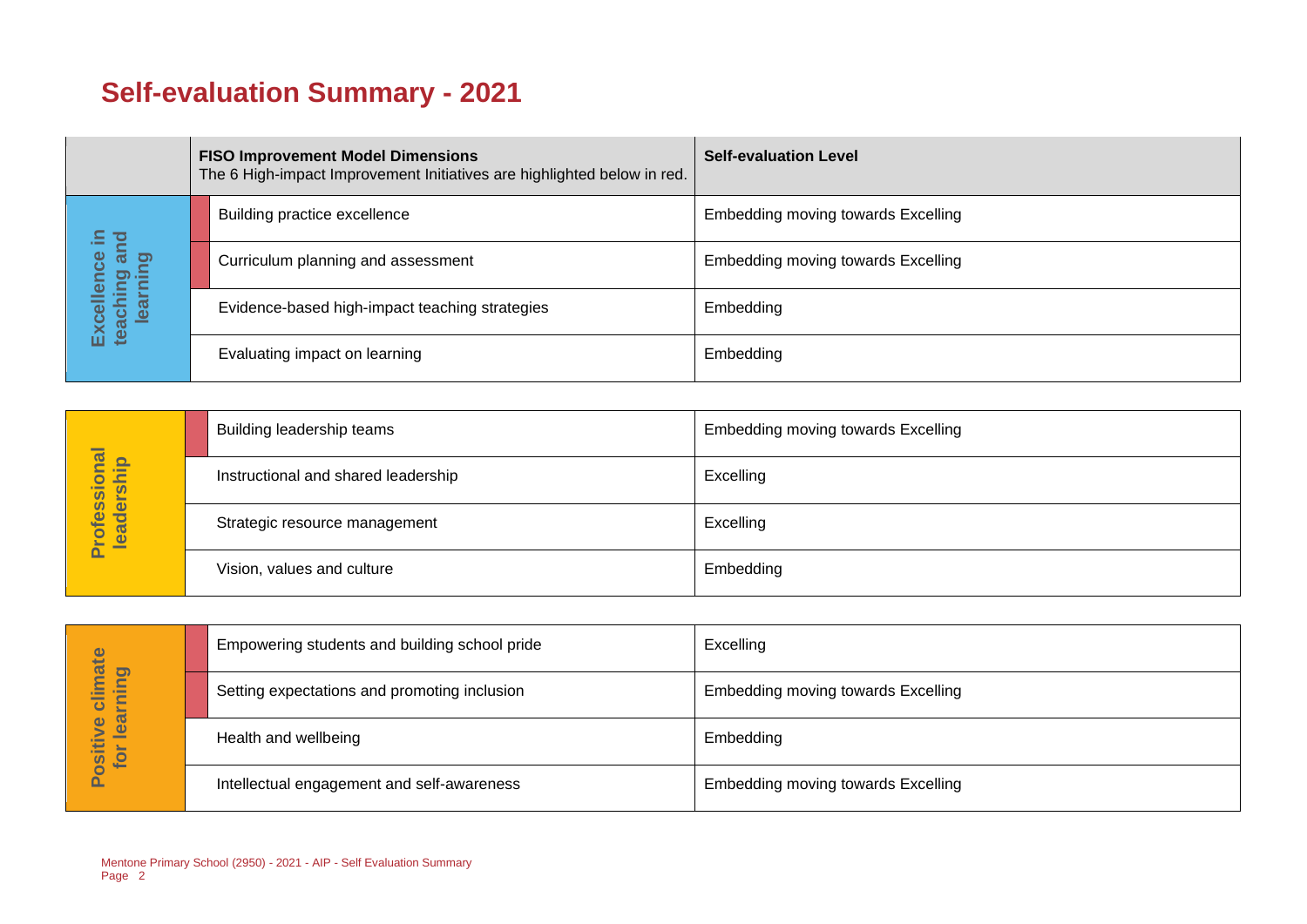| $\equiv$                                      | <b>Building communities</b>                  | Embedding |
|-----------------------------------------------|----------------------------------------------|-----------|
| $\mathbf{E}$<br>÷<br><u>ත</u><br>Φ<br>Ē       | Global citizenship                           | Evolving  |
| <u>შ</u><br><u>ia al</u><br>Deal<br><u> ၁</u> | Networks with schools, services and agencies | Embedding |
| eng                                           | Parents and carers as partners               | Embedding |

| $\equiv$                                                                       |                                              |                                                                                                                                                                                                                                                                                                                                                                                                                                                                                                                                                                                                                                                                                |           |  |
|--------------------------------------------------------------------------------|----------------------------------------------|--------------------------------------------------------------------------------------------------------------------------------------------------------------------------------------------------------------------------------------------------------------------------------------------------------------------------------------------------------------------------------------------------------------------------------------------------------------------------------------------------------------------------------------------------------------------------------------------------------------------------------------------------------------------------------|-----------|--|
|                                                                                | Global citizenship                           |                                                                                                                                                                                                                                                                                                                                                                                                                                                                                                                                                                                                                                                                                | Evolving  |  |
| Community<br>engagement i<br>learning                                          | Networks with schools, services and agencies |                                                                                                                                                                                                                                                                                                                                                                                                                                                                                                                                                                                                                                                                                | Embedding |  |
|                                                                                | Parents and carers as partners               |                                                                                                                                                                                                                                                                                                                                                                                                                                                                                                                                                                                                                                                                                | Embedding |  |
|                                                                                |                                              |                                                                                                                                                                                                                                                                                                                                                                                                                                                                                                                                                                                                                                                                                |           |  |
|                                                                                | Enter your reflective comments               | The school acknowledges that we probably have not progressed further in any areas. This is as a result of the disrupted<br>Covid year which impacted our ability to action original 2020 AIP KIS. However, student learning and effective teacher<br>practice continued to be consistently focused on by PLTs and leadership onsite and remotely to maintain high exceptions.<br>Global education featured strongly as an area of focus and development in the 2020 AIP, whilst we did not meet the KIS,<br>the transition to remote learning, Google Classrooms and virtual initiatives provided many opportunities across all learning<br>levels to make global connections. |           |  |
| <b>Considerations for 2021</b>                                                 |                                              | * Global learning<br>* Restructure student learning leadership<br>* Literacy<br>* Student mental health and wellbeing<br>* Student agency                                                                                                                                                                                                                                                                                                                                                                                                                                                                                                                                      |           |  |
|                                                                                | Documents that support this plan             |                                                                                                                                                                                                                                                                                                                                                                                                                                                                                                                                                                                                                                                                                |           |  |
|                                                                                |                                              |                                                                                                                                                                                                                                                                                                                                                                                                                                                                                                                                                                                                                                                                                |           |  |
| Mentone Primary School (2950) - 2021 - AIP - Self Evaluation Summary<br>Page 3 |                                              |                                                                                                                                                                                                                                                                                                                                                                                                                                                                                                                                                                                                                                                                                |           |  |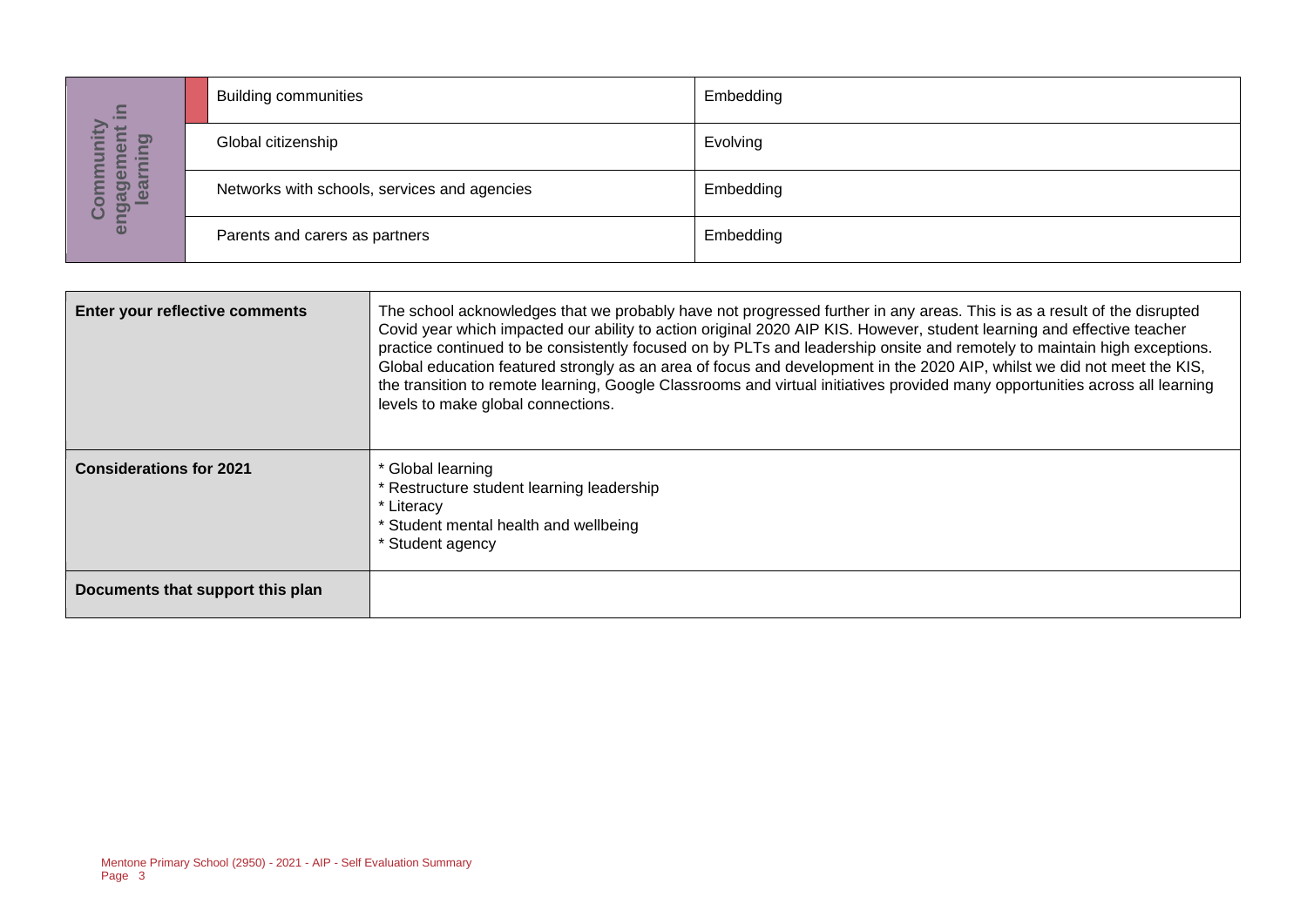## **SSP Goals Targets and KIS**

| Goal 1                                                                    | 2021 Priorities Goal                                                                                                                                                                                                                                                                                                                                                                                                                          |  |
|---------------------------------------------------------------------------|-----------------------------------------------------------------------------------------------------------------------------------------------------------------------------------------------------------------------------------------------------------------------------------------------------------------------------------------------------------------------------------------------------------------------------------------------|--|
| Target 1.1                                                                | Support for the 2021 Priorities                                                                                                                                                                                                                                                                                                                                                                                                               |  |
| <b>Key Improvement Strategy 1.a</b><br>Curriculum planning and assessment | Learning, catch-up and extension priority                                                                                                                                                                                                                                                                                                                                                                                                     |  |
| <b>Key Improvement Strategy 1.b</b><br><b>Health and wellbeing</b>        | Happy, active and healthy kids priority                                                                                                                                                                                                                                                                                                                                                                                                       |  |
| Key Improvement Strategy 1.c<br><b>Building communities</b>               | Connected schools priority                                                                                                                                                                                                                                                                                                                                                                                                                    |  |
| Goal 2                                                                    | To improve student outcomes in Literacy                                                                                                                                                                                                                                                                                                                                                                                                       |  |
| Target 2.1                                                                | Over four years, increase the percentage of students assessed in NAPLAN Writing in bands 5 and 6 (top 2<br>bands) at Year 3 who achieve high learning growth at Year 5, from 25% to 40%.<br>Over four years, improve the accuracy of teacher judgements of students writing and reduce the variance<br>between NAPLAN writing assessment of top 2 bands (19%) and teacher judgements above expected level<br>$(65\%)$ , from 46% to below 20% |  |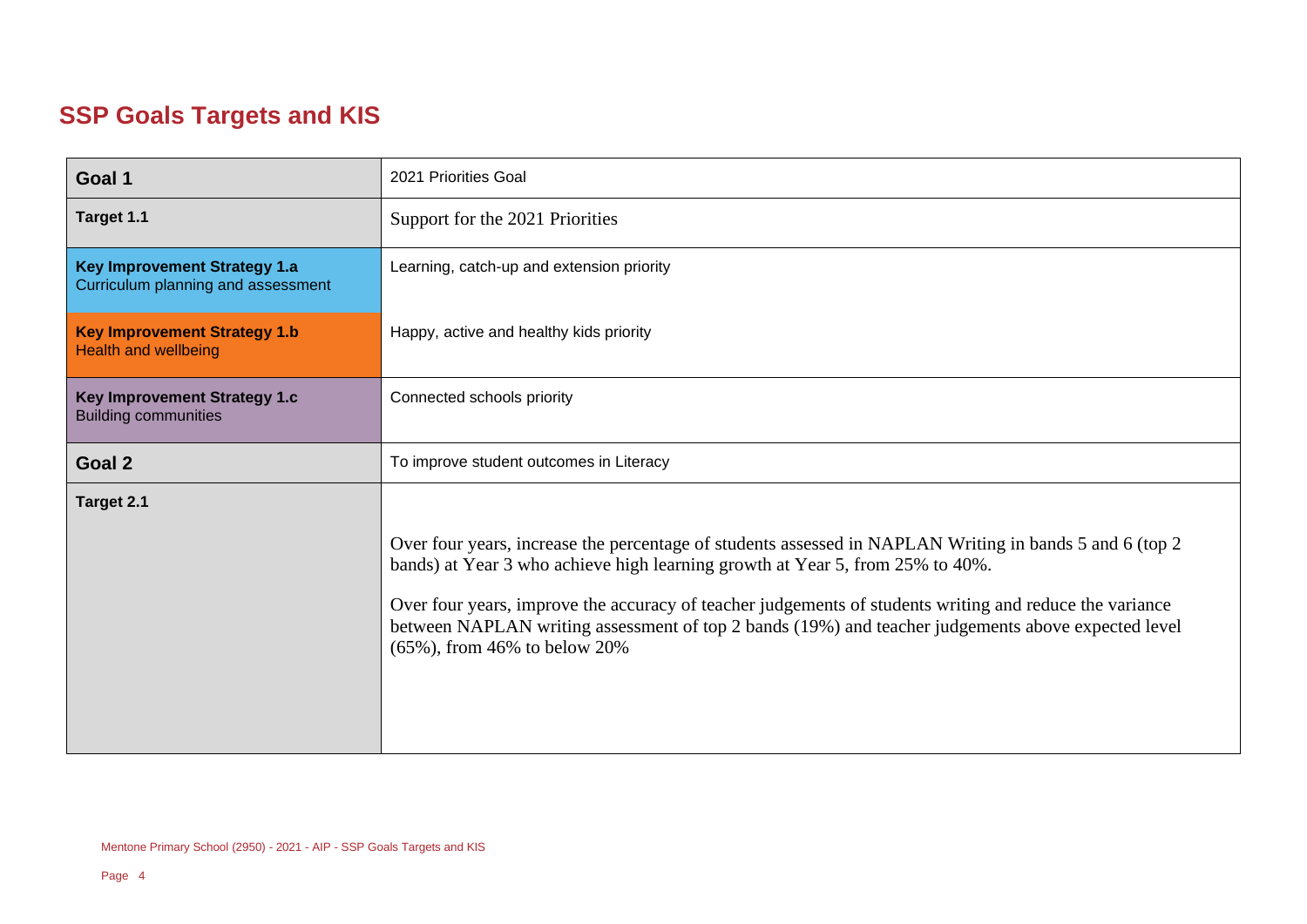| Target 2.2                                                                 | Over four years, increase the percentage of students assessed in NAPLAN Reading in bands 5 and 6 (top 2)<br>bands) at Year 3 who achieve high learning growth at Year 5, from 18% to 25%. |  |
|----------------------------------------------------------------------------|-------------------------------------------------------------------------------------------------------------------------------------------------------------------------------------------|--|
| Target 2.3                                                                 | Improve positive responses in the SSS in the area of Guaranteed and Viable Curriculum from 88% to equal or above 90%.                                                                     |  |
| Target 2.4                                                                 | Improve the positive responses in the AToSS in the factor of Stimulated Learning from 82% to 90%.                                                                                         |  |
| <b>Key Improvement Strategy 2.a</b><br><b>Building practice excellence</b> | Build teacher knowledge of, and ability to implement the agreed Language and Literacy approach                                                                                            |  |
| <b>Key Improvement Strategy 2.b</b><br><b>Building practice excellence</b> | Build pedagogical practice through the CPL strategy                                                                                                                                       |  |
| <b>Key Improvement Strategy 2.c</b><br><b>Building practice excellence</b> | Build data literacy and teacher capacity to collaboratively analyse data and moderate common assessment tasks to inform<br>differentiated learning programs                               |  |
| Goal 3                                                                     | To improve students' learning engagement and self-efficacy                                                                                                                                |  |
| Target 3.1                                                                 | Improve positive endorsement on the AToSS for Student Voice and Agency from 68% to 75%.                                                                                                   |  |
| Target 3.2                                                                 | Improve positive endorsement on the AToSS for Sense of Confidence from 77% to 85%.                                                                                                        |  |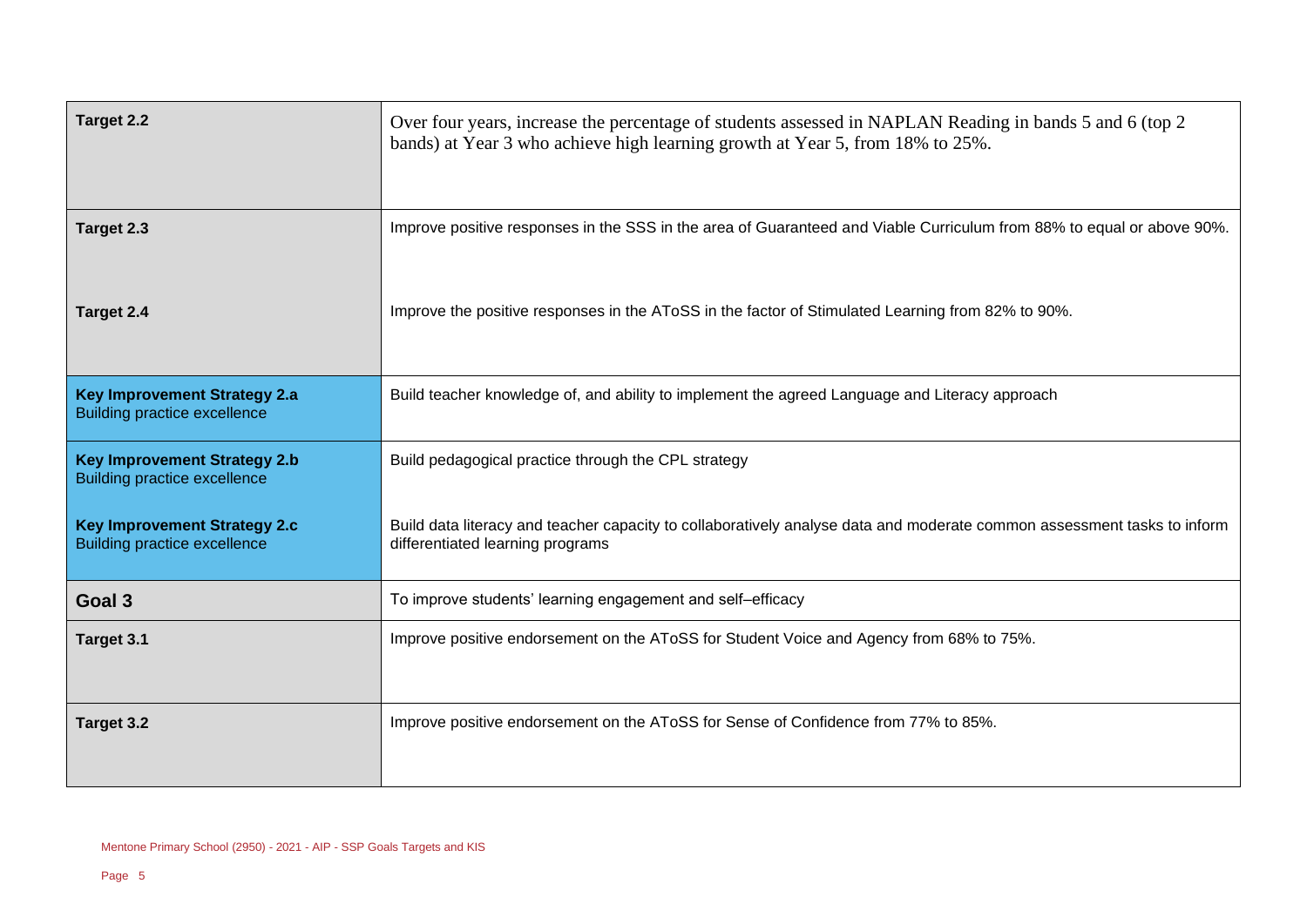| Target 3.3                                                                       | Improve positive endorsement on the POS for Student Agency and Voice from 76 per cent to 80 per cent.                                                                                   |  |
|----------------------------------------------------------------------------------|-----------------------------------------------------------------------------------------------------------------------------------------------------------------------------------------|--|
| Key Improvement Strategy 3.a<br>Empowering students and building school<br>pride | Build teacher knowledge and ability to activate student voice and agency                                                                                                                |  |
| Key Improvement Strategy 3.b<br>Empowering students and building school<br>pride | Establish systems and structures to foster and sustain student voice and agency in learning                                                                                             |  |
| Key Improvement Strategy 3.c<br>Intellectual engagement and self-<br>awareness   | Build students' capacity to use student voice and agency in their learning                                                                                                              |  |
| Goal 4                                                                           | To improve student wellbeing and social engagement                                                                                                                                      |  |
| Target 4.1                                                                       | To increase positive endorsement in the AToSS for:<br>• Respect for Diversity from 76% to 85%.<br>• Motivation and Interest from 76% to 85%.                                            |  |
| Target 4.2                                                                       | To increase positive endorsement in the SSS for the Teaching and Learning factor 'Teachers focus on developing learning<br>programs that relate to real-life problems' from 96% to 98%. |  |
| Target 4.3                                                                       | To increase the percentage of students above the expected level according to teacher judgements in:                                                                                     |  |
|                                                                                  | • Intercultural capability from an average across Grade 1-6 of 11% to 18%.                                                                                                              |  |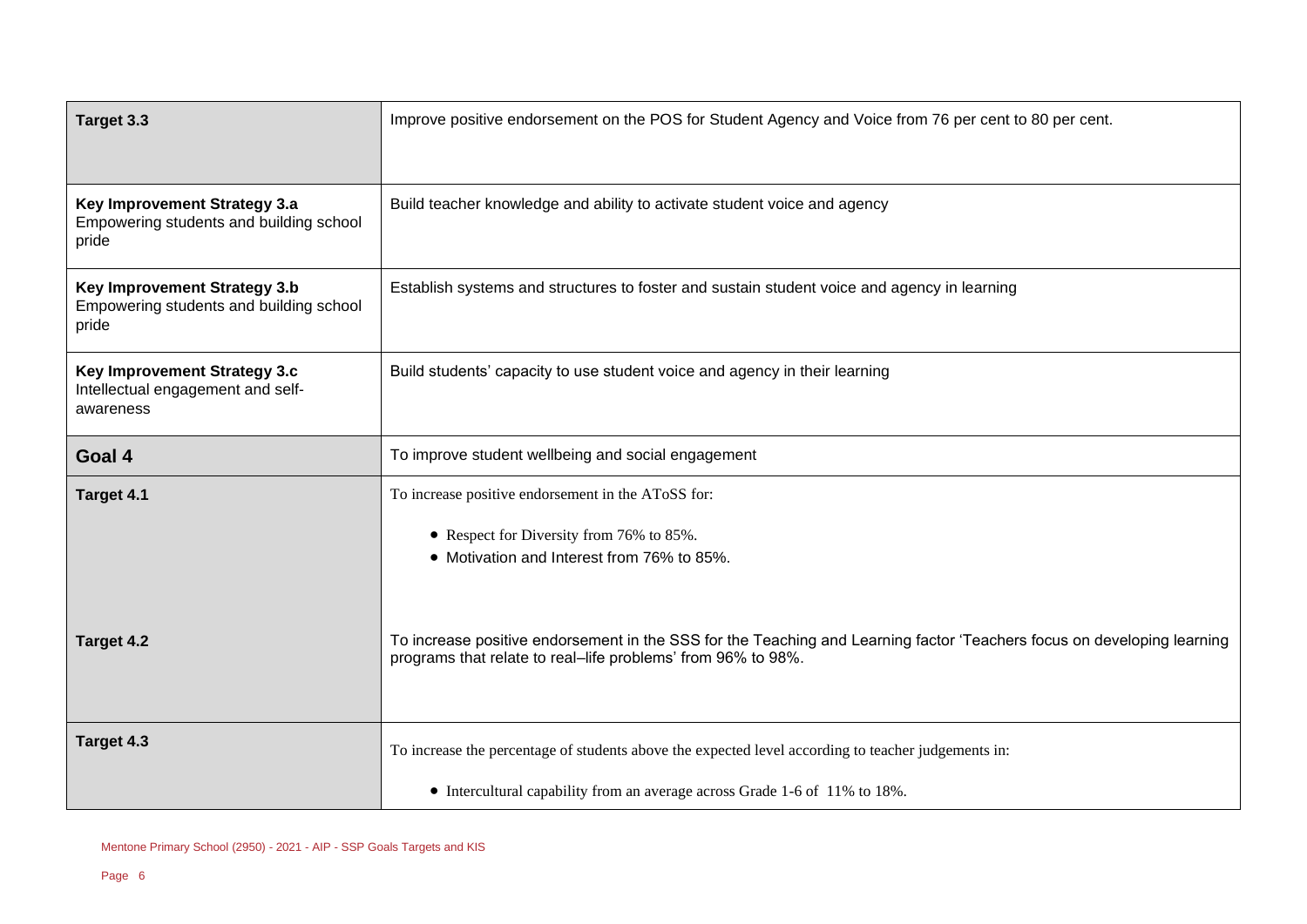|                                                                    | • Personal and Social capability from an average across Prep-6 of 19.8% to 35%.                                                            |
|--------------------------------------------------------------------|--------------------------------------------------------------------------------------------------------------------------------------------|
| Key Improvement Strategy 4.a<br>Global citizenship                 | Develop teacher understanding, application and implementation of global perspectives across the curriculum through real-<br>world contexts |
| Key Improvement Strategy 4.b<br>Curriculum planning and assessment | Engage teachers and students in co-designing learning that connects to real-world contexts                                                 |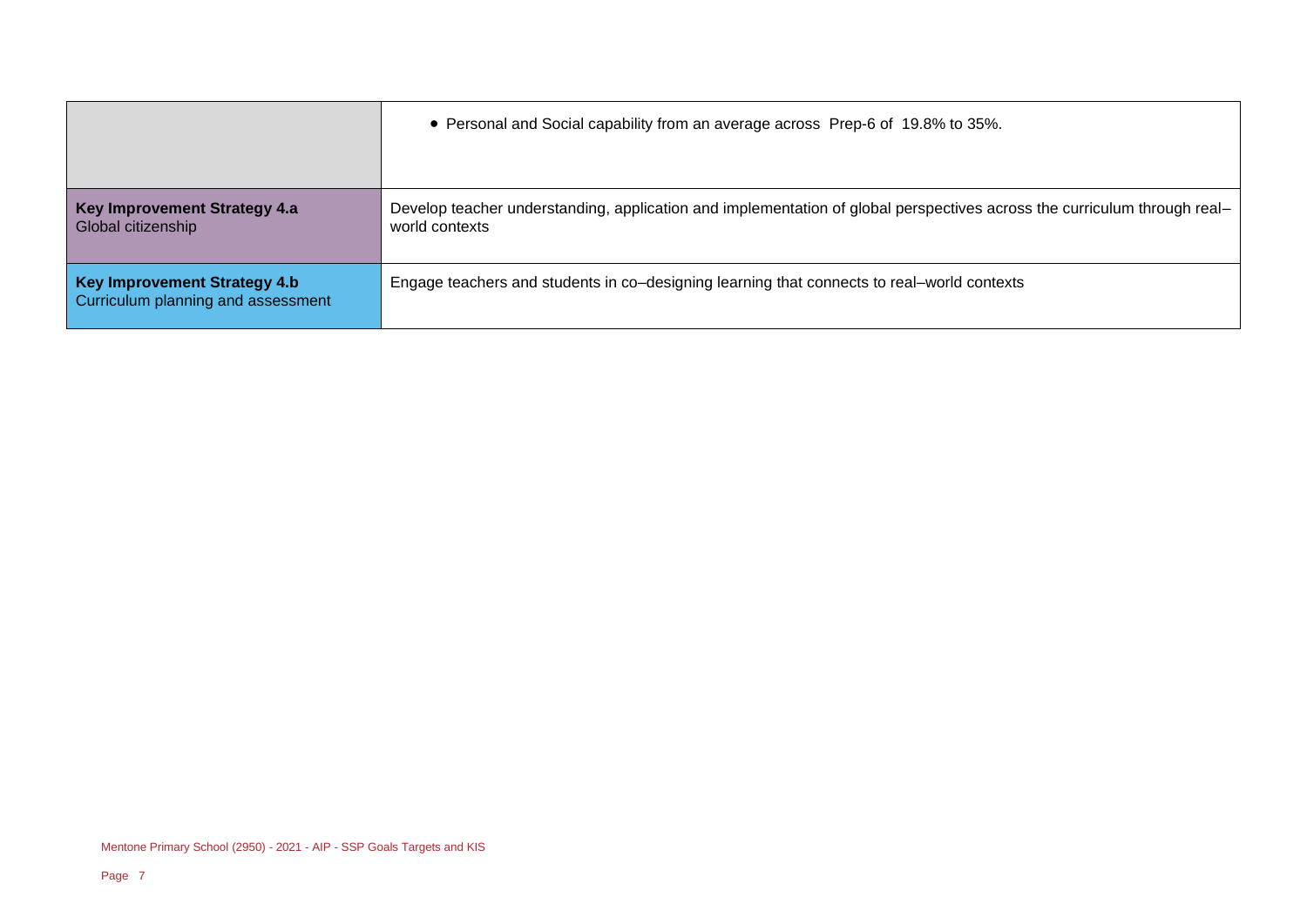#### **Select Annual Goals and KIS**

| <b>Four Year Strategic Goals</b>           | Is this<br>selected for<br>focus this<br>year? | <b>Four Year Strategic Targets</b>                                                                                                                                                                                                                                                                                                                                                                                                                    | 12 month target<br>The 12 month target is an incremental step<br>towards meeting the 4-year target, using the<br>same data set.                                                                                                                                                                                            |
|--------------------------------------------|------------------------------------------------|-------------------------------------------------------------------------------------------------------------------------------------------------------------------------------------------------------------------------------------------------------------------------------------------------------------------------------------------------------------------------------------------------------------------------------------------------------|----------------------------------------------------------------------------------------------------------------------------------------------------------------------------------------------------------------------------------------------------------------------------------------------------------------------------|
| 2021 Priorities Goal                       | Yes                                            | Support for the 2021 Priorities                                                                                                                                                                                                                                                                                                                                                                                                                       | *Improve the accuracy of teacher<br>judgements of students writing and<br>reduce the variance between NAPLAN<br>writing assessment of top 2 bands (19%)<br>and teacher judgments above expected<br>level (65%) from 46% to 40%<br>*Improve positive endorsement on the<br>AToSS for Sense of Confidence from<br>77% to 80% |
| To improve student outcomes in<br>Literacy | No                                             | Over four years, increase the percentage of students assessed<br>in NAPLAN Writing in bands 5 and 6 (top 2 bands) at Year 3<br>who achieve high learning growth at Year 5, from 25% to<br>40%.<br>Over four years, improve the accuracy of teacher judgements<br>of students writing and reduce the variance between<br>NAPLAN writing assessment of top 2 bands (19%) and<br>teacher judgements above expected level (65%), from 46% to<br>below 20% |                                                                                                                                                                                                                                                                                                                            |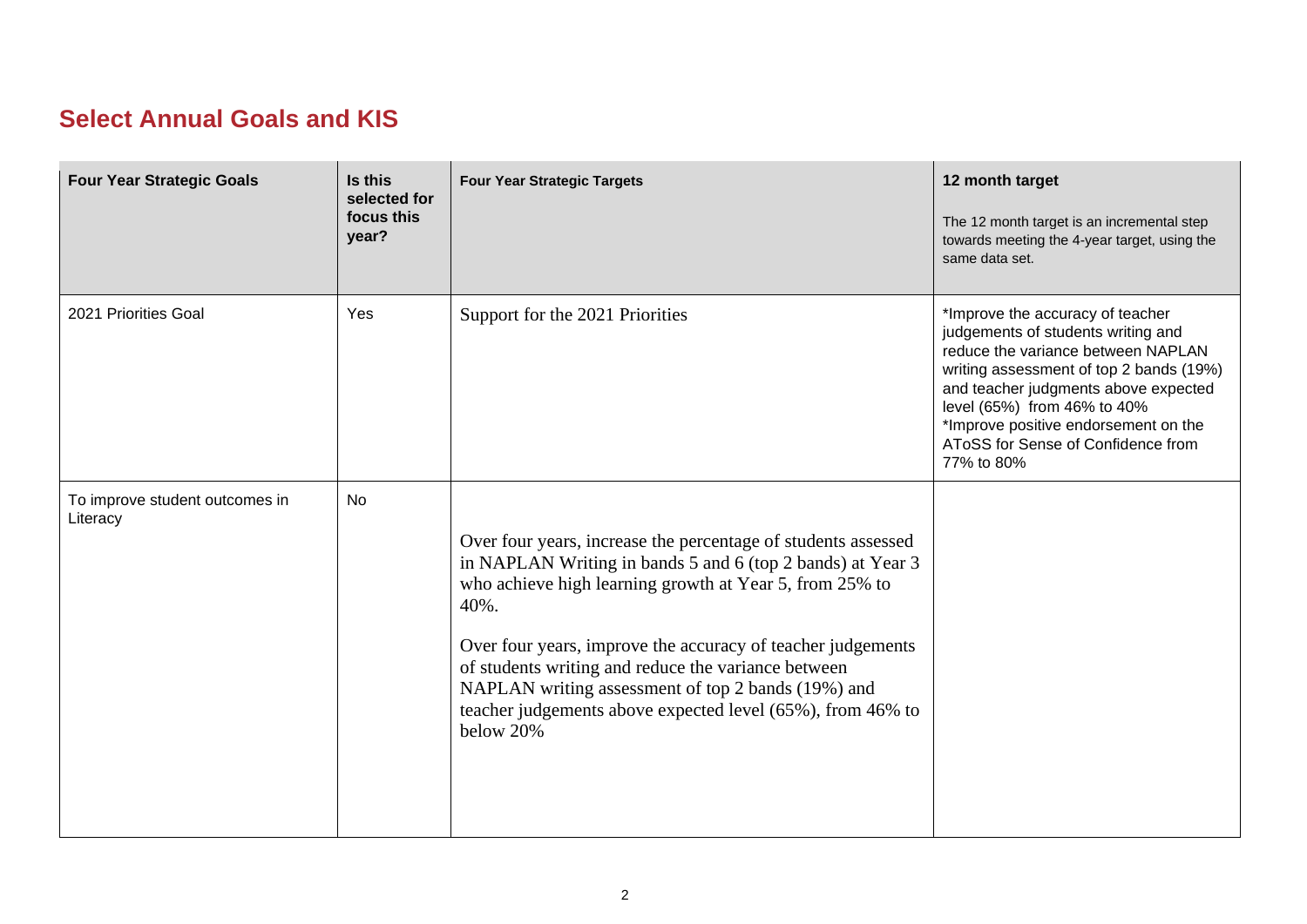|                                                               |    | Over four years, increase the percentage of students assessed<br>in NAPLAN Reading in bands 5 and 6 (top 2 bands) at Year 3<br>who achieve high learning growth at Year 5, from 18% to<br>25%. |  |
|---------------------------------------------------------------|----|------------------------------------------------------------------------------------------------------------------------------------------------------------------------------------------------|--|
|                                                               |    | Improve positive responses in the SSS in the area of Guaranteed<br>and Viable Curriculum from 88% to equal or above 90%.                                                                       |  |
|                                                               |    | Improve the positive responses in the AToSS in the factor of<br>Stimulated Learning from 82% to 90%.                                                                                           |  |
| To improve students' learning<br>engagement and self-efficacy | No | Improve positive endorsement on the AToSS for Student Voice and<br>Agency from 68% to 75%.                                                                                                     |  |
|                                                               |    | Improve positive endorsement on the AToSS for Sense of<br>Confidence from 77% to 85%.                                                                                                          |  |
|                                                               |    | Improve positive endorsement on the POS for Student Agency and<br>Voice from 76 per cent to 80 per cent.                                                                                       |  |
| To improve student wellbeing and<br>social engagement         | No | To increase positive endorsement in the AToSS for:<br>• Respect for Diversity from 76% to 85%.<br>• Motivation and Interest from 76% to 85%.                                                   |  |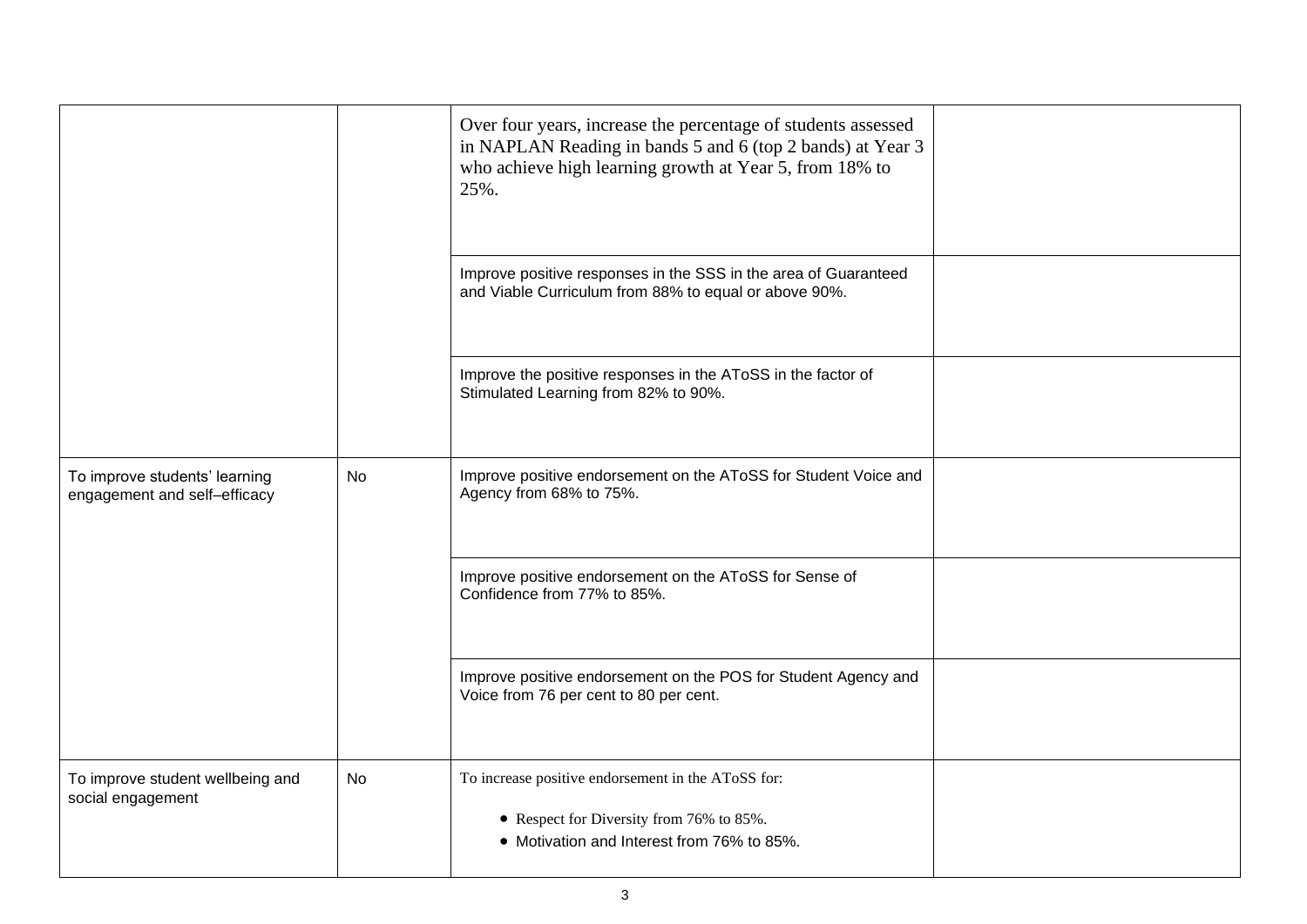| To increase positive endorsement in the SSS for the Teaching and<br>Learning factor 'Teachers focus on developing learning programs<br>that relate to real-life problems' from 96% to 98%. |  |
|--------------------------------------------------------------------------------------------------------------------------------------------------------------------------------------------|--|
| To increase the percentage of students above the expected level according<br>to teacher judgements in:                                                                                     |  |
| • Intercultural capability from an average across Grade 1-6 of 11%<br>to 18%.<br>• Personal and Social capability from an average                                                          |  |
| across Prep-6 of 19.8% to 35%.                                                                                                                                                             |  |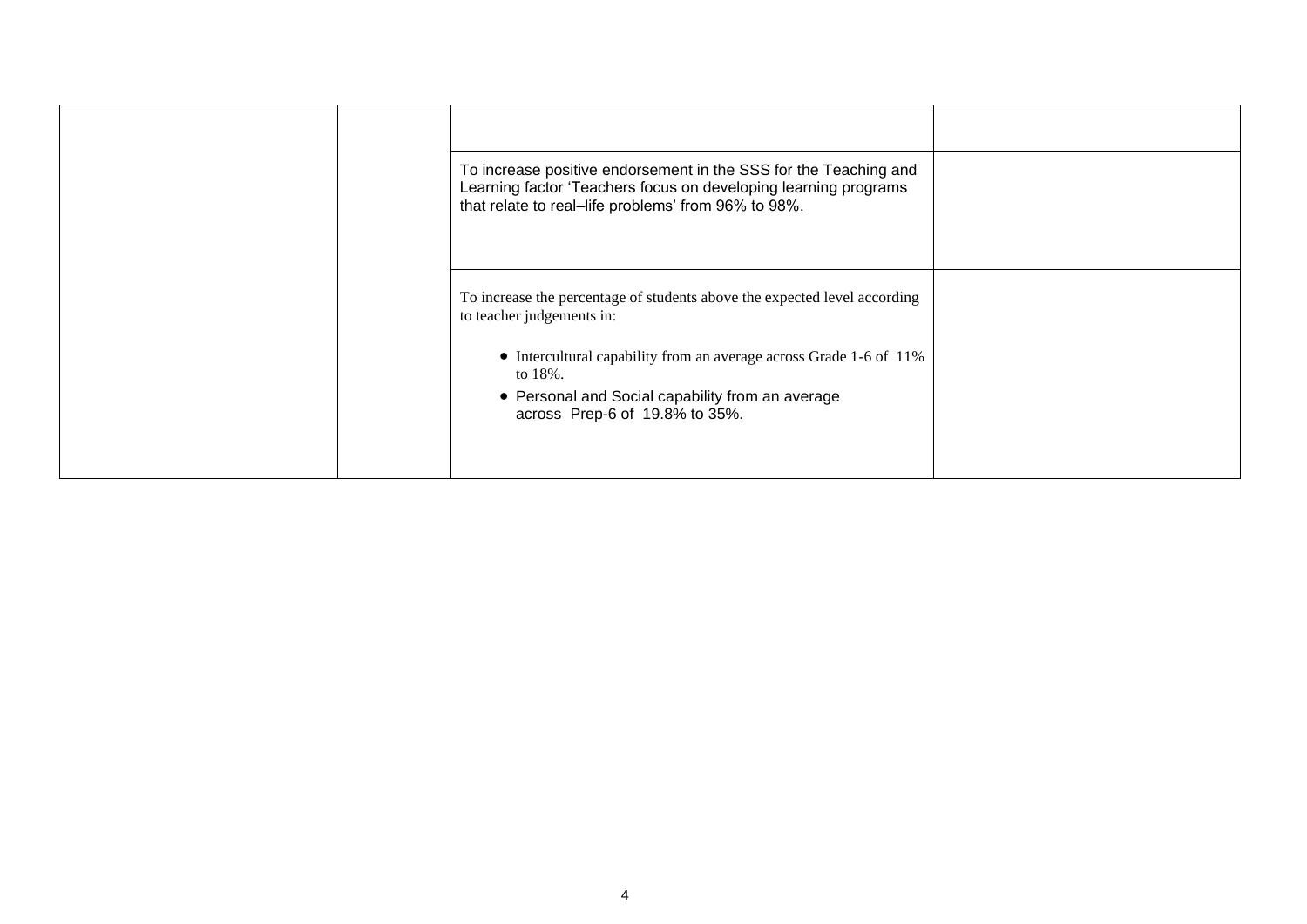|                                                                                                                                                                                                                                                                                           | <b>ANNUAL IMPLEMENTATION PLAN 2021</b>                                                                                             |                                                                                                                                                                                                                    |  |  |  |  |
|-------------------------------------------------------------------------------------------------------------------------------------------------------------------------------------------------------------------------------------------------------------------------------------------|------------------------------------------------------------------------------------------------------------------------------------|--------------------------------------------------------------------------------------------------------------------------------------------------------------------------------------------------------------------|--|--|--|--|
| Goal 1                                                                                                                                                                                                                                                                                    | 2021 Priorities Goal                                                                                                               |                                                                                                                                                                                                                    |  |  |  |  |
| 12 Month Target 1.1                                                                                                                                                                                                                                                                       | *Improve positive endorsement on the AToSS for Sense of Confidence from 77% to 80%                                                 | *Improve the accuracy of teacher judgements of students writing and reduce the variance between NAPLAN writing<br>assessment of top 2 bands (19%) and teacher judgments above expected level (65%) from 46% to 40% |  |  |  |  |
| <b>Key Improvement Strategies</b>                                                                                                                                                                                                                                                         |                                                                                                                                    | Is this KIS selected for focus this<br>year?                                                                                                                                                                       |  |  |  |  |
| KIS <sub>1</sub><br>Curriculum planning and assessment                                                                                                                                                                                                                                    | Learning, catch-up and extension priority                                                                                          | Yes                                                                                                                                                                                                                |  |  |  |  |
| KIS <sub>2</sub><br><b>Health and wellbeing</b>                                                                                                                                                                                                                                           | Happy, active and healthy kids priority                                                                                            | Yes                                                                                                                                                                                                                |  |  |  |  |
| KIS <sub>3</sub><br><b>Building communities</b>                                                                                                                                                                                                                                           | Connected schools priority                                                                                                         | Yes                                                                                                                                                                                                                |  |  |  |  |
| Explain why the school has selected this<br>KIS as a focus for this year. Please make<br>reference to the self-evaluation, relevant<br>school data, the progress against School<br>Strategic Plan (SSP) goals, targets, and the<br>diagnosis of issues requiring particular<br>attention. | Please leave this field empty. Schools are not required to provide a rationale as this is in line with system priorities for 2021. |                                                                                                                                                                                                                    |  |  |  |  |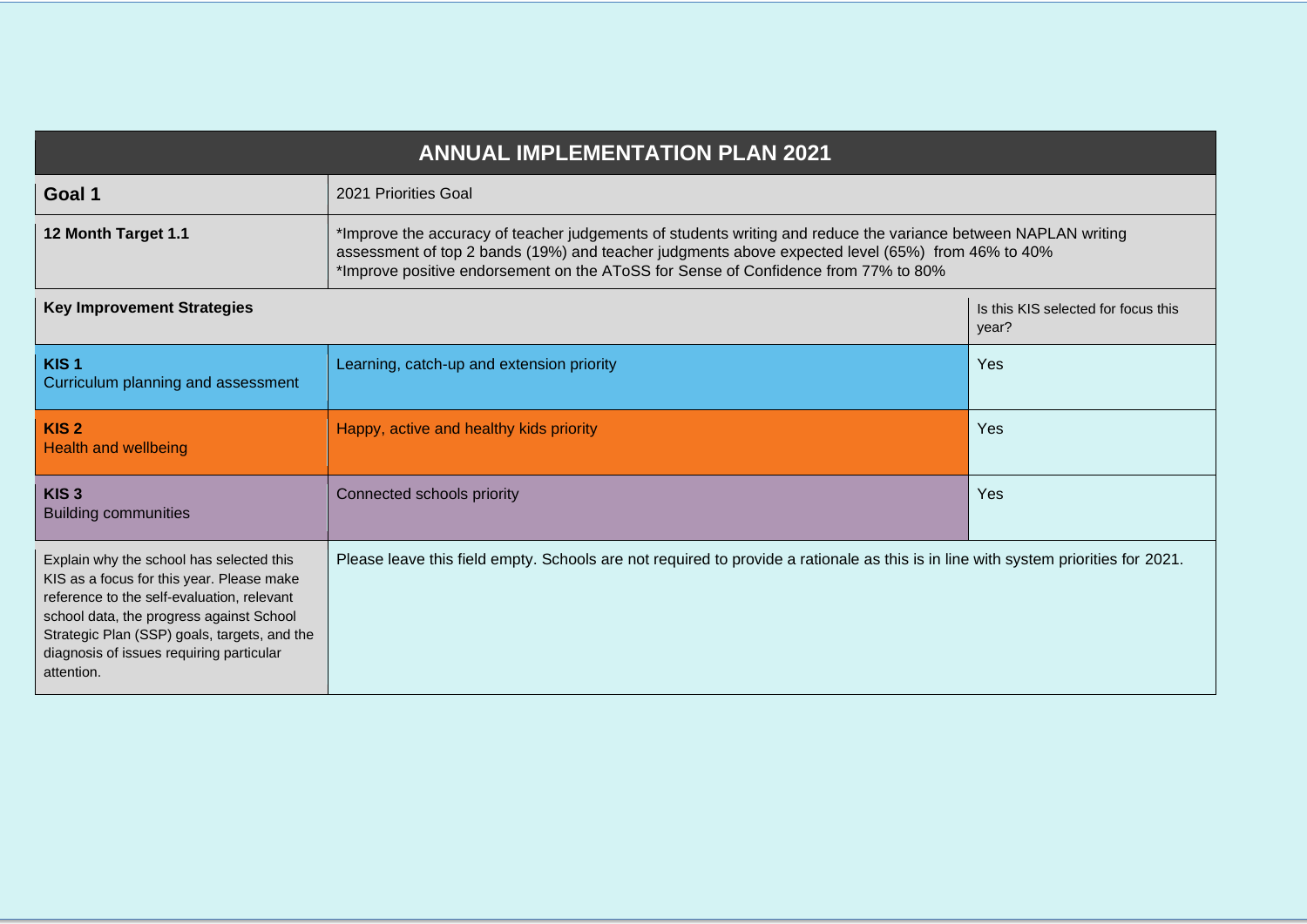## **Define Actions, Outcomes and Activities**

| Goal 1                                                    | <b>2021 Priorities Goal</b>                                                                                                                                                                                                                                                                                                                                                                                                                                                                                                                                                                                                                                                                                                                                                                                                                 |
|-----------------------------------------------------------|---------------------------------------------------------------------------------------------------------------------------------------------------------------------------------------------------------------------------------------------------------------------------------------------------------------------------------------------------------------------------------------------------------------------------------------------------------------------------------------------------------------------------------------------------------------------------------------------------------------------------------------------------------------------------------------------------------------------------------------------------------------------------------------------------------------------------------------------|
| 12 Month Target 1.1                                       | *Improve the accuracy of teacher judgements of students writing and reduce the variance between NAPLAN writing assessment of<br>top 2 bands (19%) and teacher judgments above expected level (65%) from 46% to 40%<br>*Improve positive endorsement on the AToSS for Sense of Confidence from 77% to 80%                                                                                                                                                                                                                                                                                                                                                                                                                                                                                                                                    |
| KIS <sub>1</sub><br>Curriculum planning and<br>assessment | Learning, catch-up and extension priority                                                                                                                                                                                                                                                                                                                                                                                                                                                                                                                                                                                                                                                                                                                                                                                                   |
| <b>Actions</b>                                            | Develop data literacy of teachers to inform understanding of student needs and progress, and identify students requiring additional<br>support-catch-up students<br>Develop and implement tutoring program<br>Strengthen PLT team capacity through leadership use of data wall to track and monitor progress<br>Develop professional learning to improve team and individual data analysis and interpretation.<br>Involve parents as partners in the process (Information evening)<br>Continue to workshop Language and Literacy program                                                                                                                                                                                                                                                                                                    |
| <b>Outcomes</b>                                           | Leaders will:<br>* lead and drive data analysis, interpretation, monitoring and tracking<br>* provide the opportunity for a collective understanding of differentiation and using data, to be developed via professional learning,<br>workshops and PLC teams<br>* actively and consistently engage with parents of students involved in catch-up program<br>Teachers will:<br>* create IEPs for students participating in the tutoring program<br>* modify programs to support interventions<br>* improve their capacity to analyse, interpret, monitor and track data<br>* report student progress to parents more frequently<br>* be able to evidence how learning programs are modified in response to student learning data<br>* demonstrate consistent high quality implementation of language and Literacy program<br>Students will: |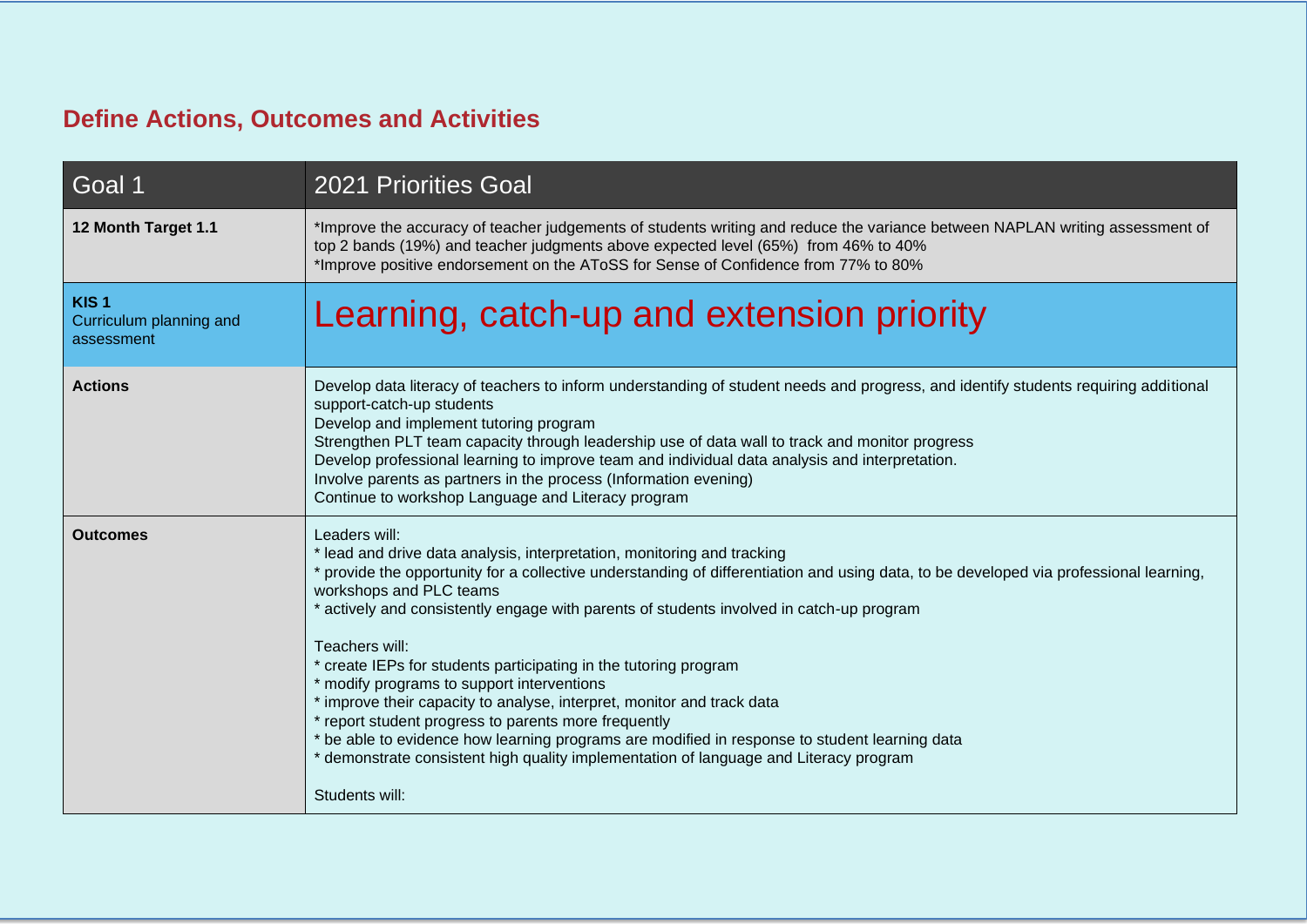|                                                                                                                                                                                                                                                                                                                                          | * improve their skills and knowledge in keys areas of literacy<br>* improve their learner confidence and engagement<br>* demonstrate accelerated improvement<br>Parents will:<br>* know about the programs their children are involved in<br>* participate in professional learning<br>* feedback to teachers on a consistent basis<br>* clearly understand the purpose and expectations of the program |                                                                                                                                                                                 |                                 |                                  |                                                                |  |
|------------------------------------------------------------------------------------------------------------------------------------------------------------------------------------------------------------------------------------------------------------------------------------------------------------------------------------------|---------------------------------------------------------------------------------------------------------------------------------------------------------------------------------------------------------------------------------------------------------------------------------------------------------------------------------------------------------------------------------------------------------|---------------------------------------------------------------------------------------------------------------------------------------------------------------------------------|---------------------------------|----------------------------------|----------------------------------------------------------------|--|
| <b>Success Indicators</b>                                                                                                                                                                                                                                                                                                                | * Essential Assessment<br>* PAT<br>* Read Write Inc<br>$*$ F&P<br>* Teachers' formative assessment data and teacher judgement data<br>* English Online Interview<br>* A documented assessment schedule and evidence of teachers inputting data and moderating assessments<br>Differentiated curriculum documents and evidence of student learning at different levels                                   |                                                                                                                                                                                 |                                 |                                  |                                                                |  |
| <b>Activities and Milestones</b>                                                                                                                                                                                                                                                                                                         |                                                                                                                                                                                                                                                                                                                                                                                                         | Who                                                                                                                                                                             | Is this a PL<br><b>Priority</b> | When                             | <b>Budget</b>                                                  |  |
| Identify catch-up students<br>assessment<br>Recruit suitably qualified Tutor/s<br>Develop and implement tutoring program<br>Schedule and organise professional learning on formative<br>assessment and collecting, analysing, responding to and<br>monitoring data throughout the year<br>timeline language and literacy whole school PL | Evaluate and make consistent processes for regular moderation of                                                                                                                                                                                                                                                                                                                                        | $\boxtimes$ Education Support<br>$\boxtimes$ Leadership Team<br>$\triangleright$ Learning Specialist(s)<br>$\boxdot$ Literacy Improvement<br>Teacher<br>$\boxtimes$ PLT Leaders | $\overline{M}$ PLP<br>Priority  | from:<br>Term 1<br>to:<br>Term 4 | \$58,000.00<br>$\triangleright$ Equity funding will<br>be used |  |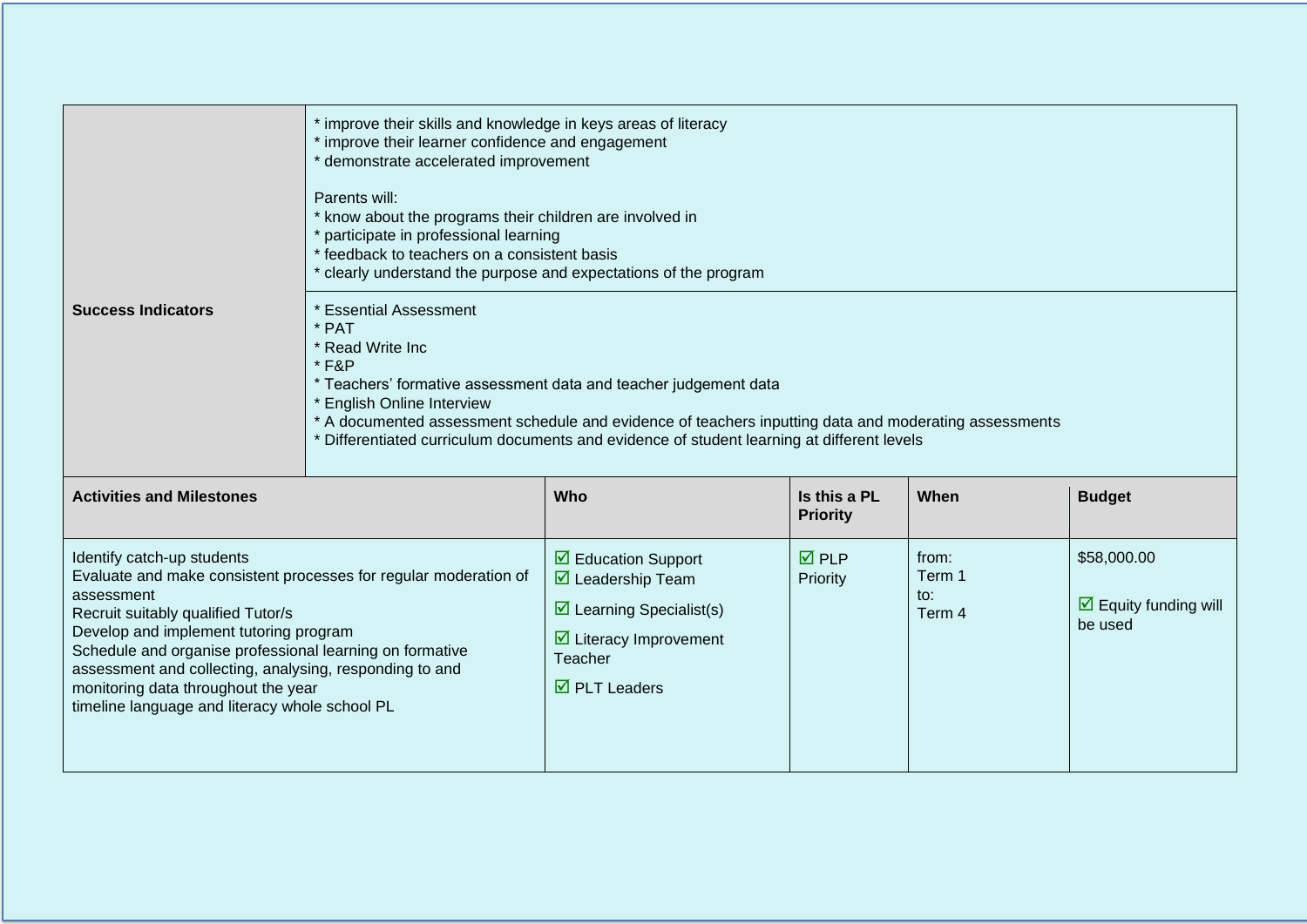| KIS <sub>2</sub><br><b>Health and wellbeing</b> | <b>Happy, active and healthy kids priority</b>                                                                                                                                                                                                                                                                                                                                                                                                                                                                                                                                                                                                                                                                                                                                                                                                                                                                                                                                                                                                                                                                                                                                                                       |
|-------------------------------------------------|----------------------------------------------------------------------------------------------------------------------------------------------------------------------------------------------------------------------------------------------------------------------------------------------------------------------------------------------------------------------------------------------------------------------------------------------------------------------------------------------------------------------------------------------------------------------------------------------------------------------------------------------------------------------------------------------------------------------------------------------------------------------------------------------------------------------------------------------------------------------------------------------------------------------------------------------------------------------------------------------------------------------------------------------------------------------------------------------------------------------------------------------------------------------------------------------------------------------|
| <b>Actions</b>                                  | Strengthen and embed the whole school approaches to Respectful Relationships High expectations and authentic relationships -CPL<br><b>Smiling Minds</b><br>Zones of Regulation<br>More frequently celebrate student success<br>More connection with the community<br>Develop social relationships<br>Promote laughter<br>Start of the year re-set                                                                                                                                                                                                                                                                                                                                                                                                                                                                                                                                                                                                                                                                                                                                                                                                                                                                    |
| <b>Outcomes</b>                                 | Leaders will:<br>* buffer teachers from non-productive impacts<br>* provide flexibility in relation to timetabling<br>* prioritise initiatives that promote student wellbeing<br>*strengthen engagement with regional and external support agencies<br>*Re-establish high expectations and authentic relationships as culture re-set<br>Teachers will:<br>* prioritise initiatives that promote student wellbeing<br>* utilise flexibility in relation to timetabling<br>* always use a restorative approach<br>* always begin the day with thresh-holding and relational learning<br>*use agreed processes to monitor and identify students in need of additional supports<br>Students will:<br>* improve their skills and knowledge in keys areas of literacy<br>* improve their learner confidence and engagement<br>* demonstrate accelerated improvement<br>*Students with acute needs will receive individualised support that is regularly monitored<br>Parents will:<br>* know about the program their children are involved in<br>* participate in professional learning where relevant<br>* feedback to teachers on a consistent basis<br>* clearly understand the purpose and expectations of the program |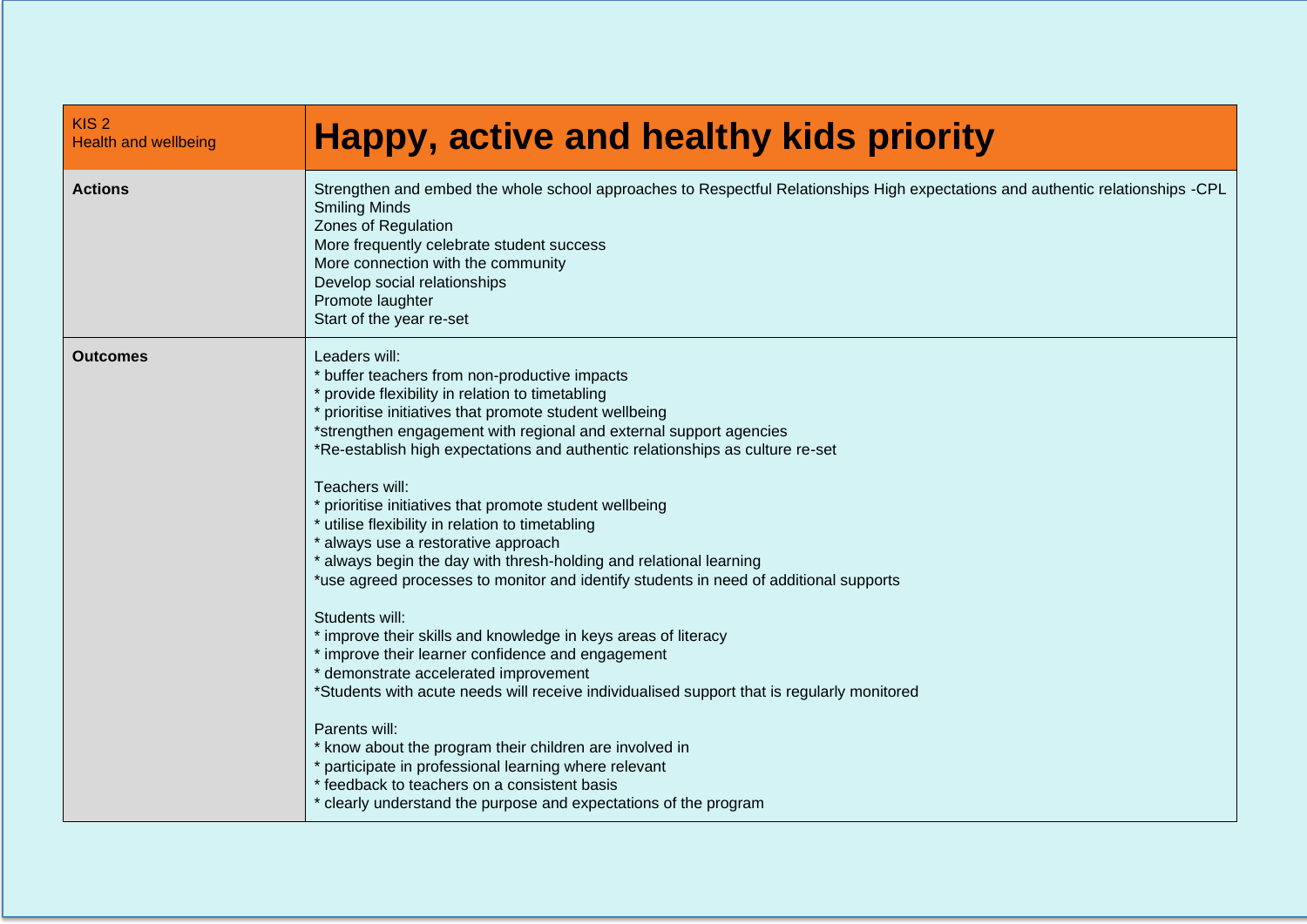| <b>Success Indicators</b>                                                                                                                                                                                                                                                                                                                                                           | AToSS, Pivot, Staff Survey, Whole school workshops, Progress evaluation of Smiling Minds, teacher judgements<br>• Documentation of referrals and communication processes regarding monitoring and escalating wellbeing concerns- wellbeing team<br>• Documented records of support accessed by students and/or families |                                                                                                                                                                                                                        |                                 |                                  |                                                               |  |  |
|-------------------------------------------------------------------------------------------------------------------------------------------------------------------------------------------------------------------------------------------------------------------------------------------------------------------------------------------------------------------------------------|-------------------------------------------------------------------------------------------------------------------------------------------------------------------------------------------------------------------------------------------------------------------------------------------------------------------------|------------------------------------------------------------------------------------------------------------------------------------------------------------------------------------------------------------------------|---------------------------------|----------------------------------|---------------------------------------------------------------|--|--|
| <b>Activities and Milestones</b>                                                                                                                                                                                                                                                                                                                                                    |                                                                                                                                                                                                                                                                                                                         | Who                                                                                                                                                                                                                    | Is this a PL<br><b>Priority</b> | When                             | <b>Budget</b>                                                 |  |  |
| Develop and activate Junior school- 'Connect' wellbeing program<br>Apply for and participate in Smiling Minds program<br>Strengthen staff wellbeing and connection<br>Develop and activate Student Agent team<br>Investigate and implement reporting program that will enable more<br>frequent and more meaningful reporting to parents<br>Utilize KPN network and regional support |                                                                                                                                                                                                                                                                                                                         | $\triangledown$ Education Support<br>$\boxtimes$ Leadership Team<br>$\triangleright$ Learning Specialist(s)<br>$\overline{\mathbf{2}}$ PLT Leaders<br>$\overline{\mathbf{z}}$ Student(s)<br>$\triangledown$ Teacher(s) | $\square$ PLP<br>Priority       | from:<br>Term 1<br>to:<br>Term 4 | \$25,000.00<br>$\triangledown$ Equity funding will<br>be used |  |  |
| Schedule professional learning to strengthen the restorative and<br>relational processes at school and home                                                                                                                                                                                                                                                                         |                                                                                                                                                                                                                                                                                                                         | $\boxtimes$ Leadership Team<br>$\overline{\mathbf{2}}$ PLT Leaders<br>School Improvement Team<br>$\triangledown$ Wellbeing Team                                                                                        | $\Box$ PLP<br>Priority          | from:<br>Term 1<br>to:<br>Term 4 | \$4,000.00<br>Equity funding will<br>be used                  |  |  |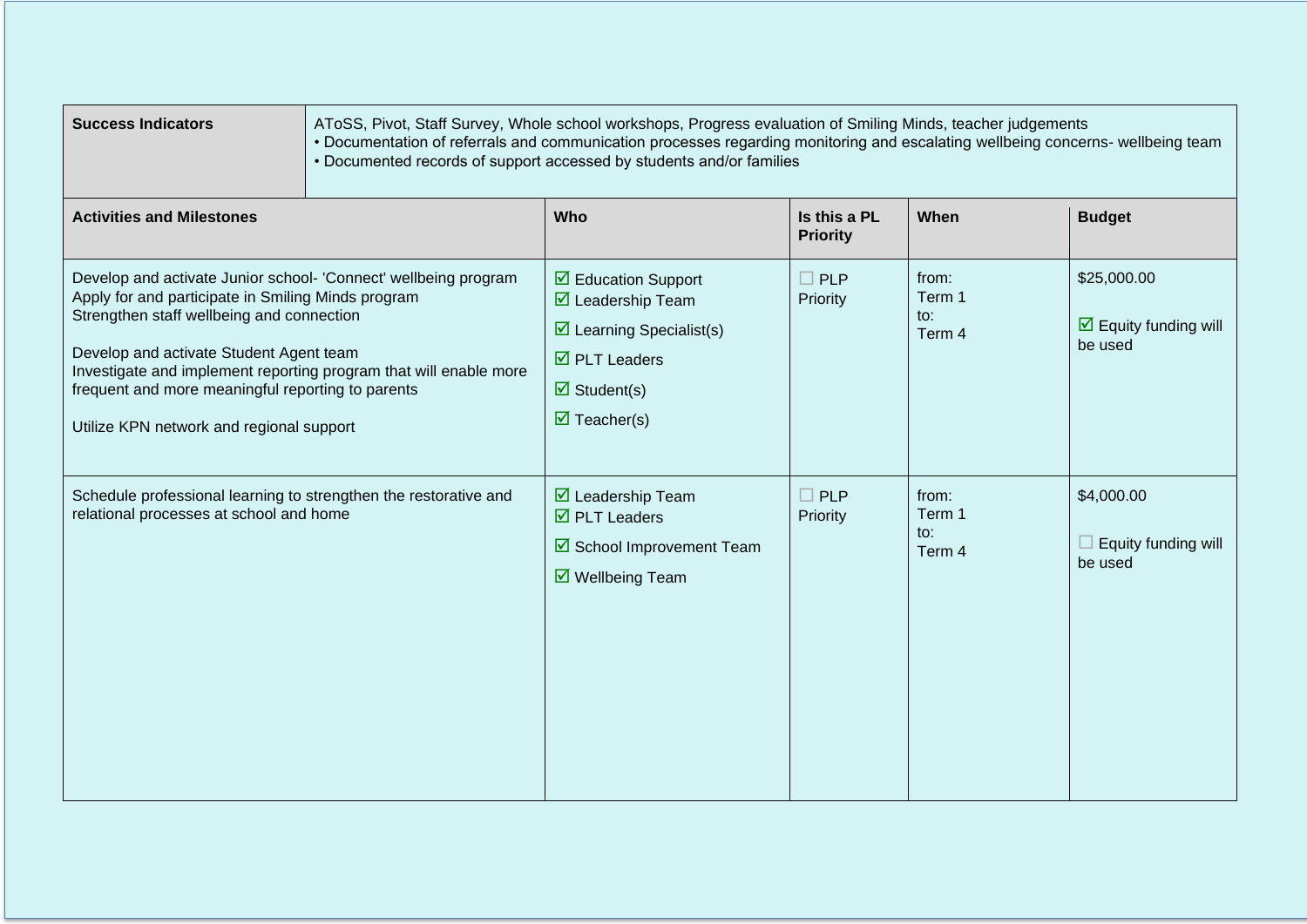| KIS <sub>3</sub><br><b>Building communities</b>                                                                                                                                                                                                                                            | <b>Connected schools priority</b>                                                                                                                                                                                                                                                                                                              |                                                                                                                           |                                 |                                  |                                              |  |  |
|--------------------------------------------------------------------------------------------------------------------------------------------------------------------------------------------------------------------------------------------------------------------------------------------|------------------------------------------------------------------------------------------------------------------------------------------------------------------------------------------------------------------------------------------------------------------------------------------------------------------------------------------------|---------------------------------------------------------------------------------------------------------------------------|---------------------------------|----------------------------------|----------------------------------------------|--|--|
| <b>Actions</b>                                                                                                                                                                                                                                                                             | Connect Learning Specialists with KPN and broader networks<br>Seek out relevant CoPs and extend networks through school<br>Strengthen and embed the school-wide approach to communication with families consistently through Compass, investigating<br>opportunities to incorporate new elements developed during remote and flexible learning |                                                                                                                           |                                 |                                  |                                              |  |  |
| <b>Outcomes</b>                                                                                                                                                                                                                                                                            | Leaders will - (Whole School)<br>Leaders will timetable opportunities for staff to build relationships with families<br>Teachers will - (Learning areas)<br>Teachers will have strong relationships with students and their families<br>Students will - (Individual)<br>Students will feel increased connectedness to school                   |                                                                                                                           |                                 |                                  |                                              |  |  |
| <b>Success Indicators</b>                                                                                                                                                                                                                                                                  | Families attendance at school activities<br>Parent/ caregiver response to surveys about classroom learning - Pivot POS                                                                                                                                                                                                                         |                                                                                                                           |                                 |                                  |                                              |  |  |
| <b>Activities and Milestones</b>                                                                                                                                                                                                                                                           |                                                                                                                                                                                                                                                                                                                                                | Who                                                                                                                       | Is this a PL<br><b>Priority</b> | When                             | <b>Budget</b>                                |  |  |
| * Improve community access to school newsletters, Compass,<br>information sessions and activities<br>*Utilise digital tools successfully used during flexible and remote<br>learning to engage parents in an improved understanding of their<br>child's learning and the school's program. |                                                                                                                                                                                                                                                                                                                                                | $\overline{\boxtimes}$ PLT Leaders<br>School Improvement Team<br>$\triangledown$ Teacher(s)<br>$\boxtimes$ Wellbeing Team | $\square$ PLP<br>Priority       | from:<br>Term 1<br>to:<br>Term 4 | \$4,000.00<br>Equity funding will<br>be used |  |  |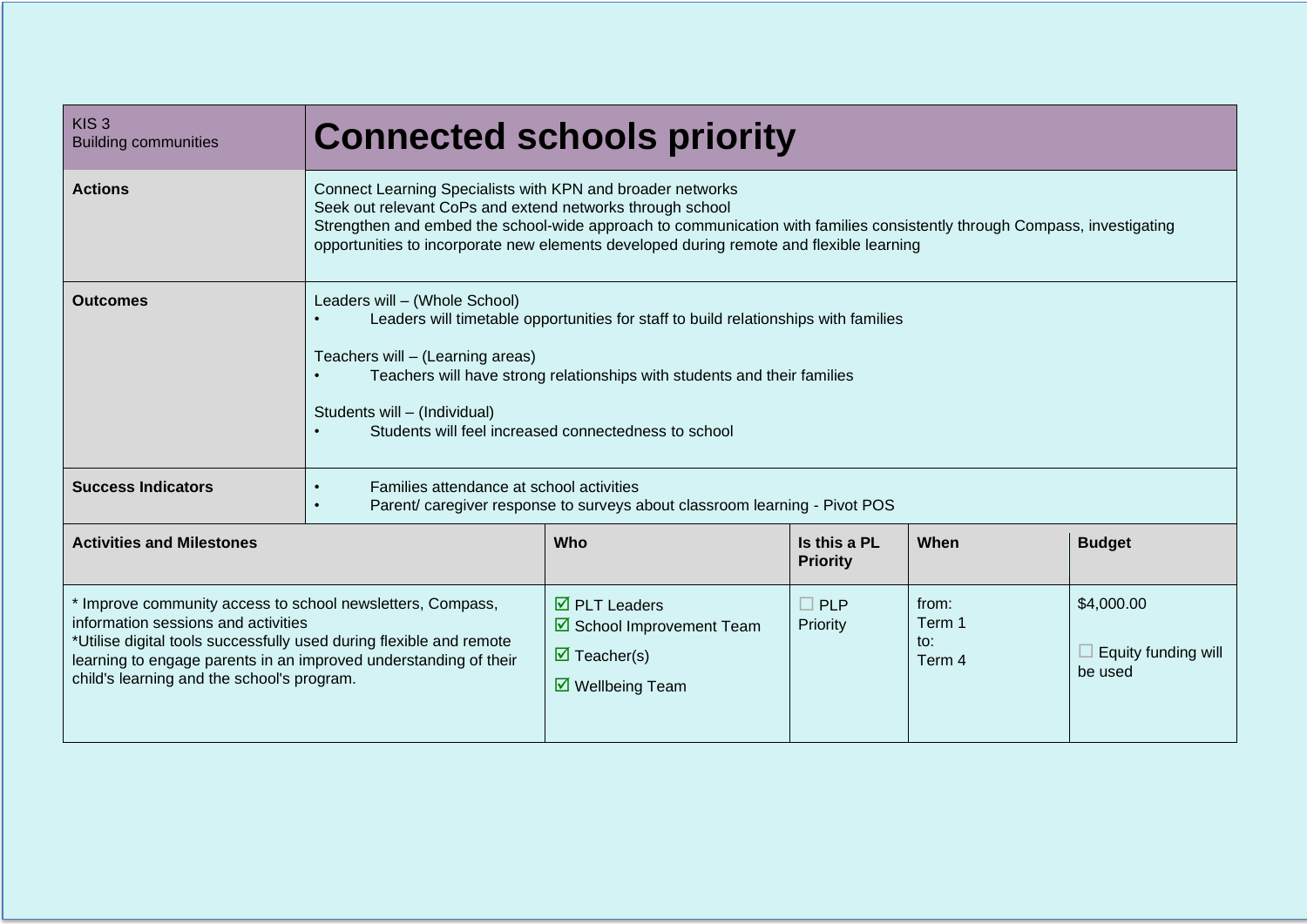# **Equity Funding Planner**

#### Equity Spending Totals

| Category                                                 | <b>Total proposed</b><br>budget (\$) | Spend (\$)  |
|----------------------------------------------------------|--------------------------------------|-------------|
| Equity funding associated with Activities and Milestones | \$83,000.00                          | \$12,000.00 |
| <b>Additional Equity funding</b>                         | \$0.00                               | \$0.00      |
| <b>Grand Total</b>                                       | 83,000.00                            | \$12,000.00 |

#### Activities and Milestones

| <b>Activities and Milestones</b>                                                                                                                                                                                                                                                                                                                                                                                | When                             | Category                                                                                                                | <b>Total proposed</b><br>budget (\$) | <b>Equity Spend (\$)</b> |
|-----------------------------------------------------------------------------------------------------------------------------------------------------------------------------------------------------------------------------------------------------------------------------------------------------------------------------------------------------------------------------------------------------------------|----------------------------------|-------------------------------------------------------------------------------------------------------------------------|--------------------------------------|--------------------------|
| Identify catch-up students<br>Evaluate and make consistent processes for regular<br>moderation of assessment<br>Recruit suitably qualified Tutor/s<br>Develop and implement tutoring program<br>Schedule and organise professional learning on<br>formative assessment and collecting, analysing,<br>responding to and monitoring data throughout the<br>year<br>timeline language and literacy whole school PL | from:<br>Term 1<br>to:<br>Term 4 | $\triangleright$ School-based staffing<br>$\triangledown$ Teaching and learning programs and<br>resources               | \$58,000.00                          | \$6,000.00               |
| Develop and activate Junior school- 'Connect'<br>wellbeing program<br>Apply for and participate in Smiling Minds program<br>Strengthen staff wellbeing and connection<br>Develop and activate Student Agent team<br>Investigate and implement reporting program that will<br>enable more frequent and more meaningful reporting<br>to parents                                                                   | from:<br>Term 1<br>to:<br>Term 4 | $\triangleright$ School-based staffing<br>$\triangledown$ Professional development (excluding CRT<br>costs and new FTE) | \$25,000.00                          | \$6,000.00               |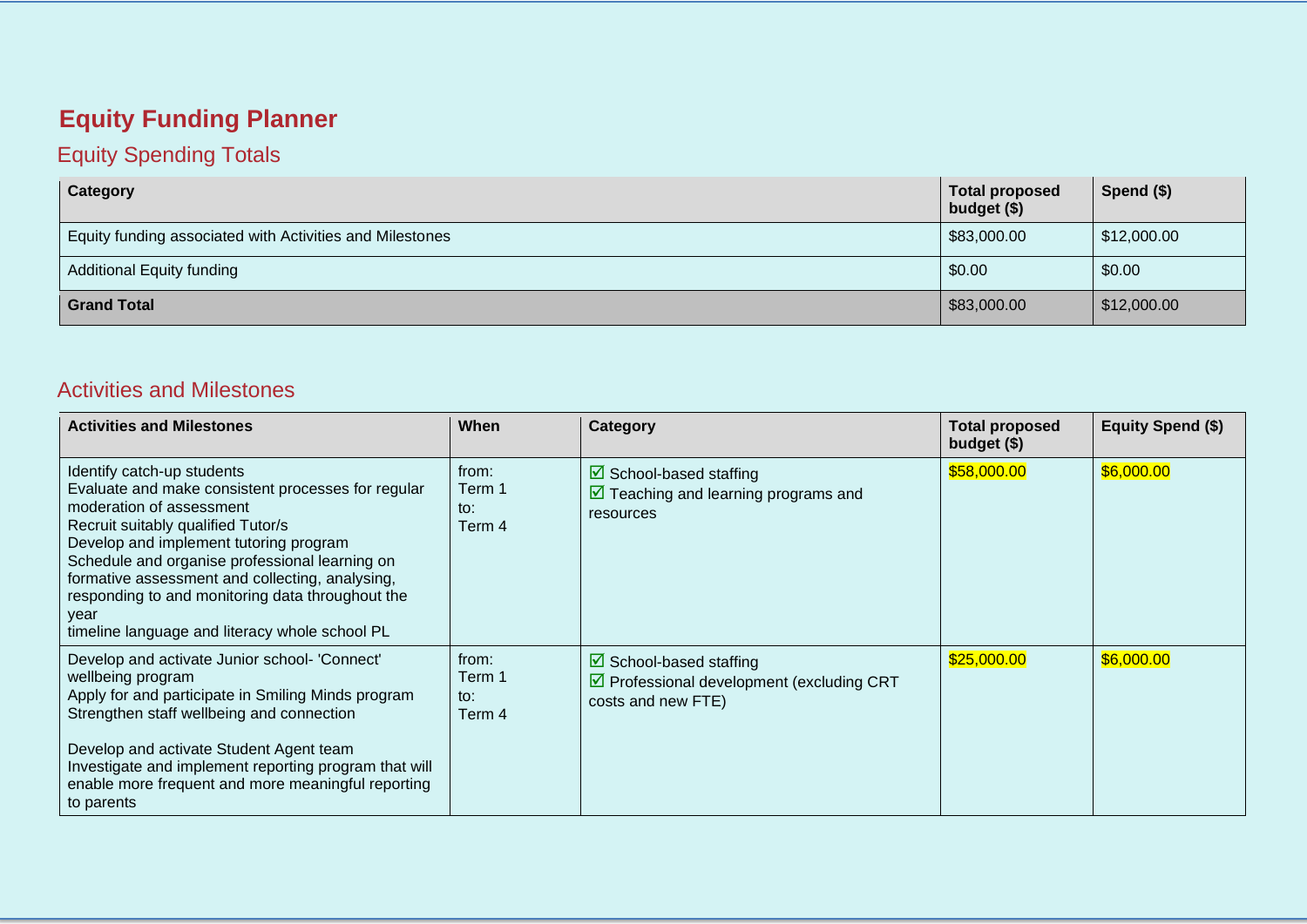| Utilize KPN network and regional support |  |             |             |
|------------------------------------------|--|-------------|-------------|
| <b>Totals</b>                            |  | \$83,000.00 | \$12,000.00 |

## Additional Equity spend

| Outline here any additional Equity spend for 2021 | When | Category | <b>Total proposed</b><br>budget (\$) | <b>Equity Spend (\$)</b> |
|---------------------------------------------------|------|----------|--------------------------------------|--------------------------|
| Totals                                            |      |          | \$0.00                               | \$0.00                   |